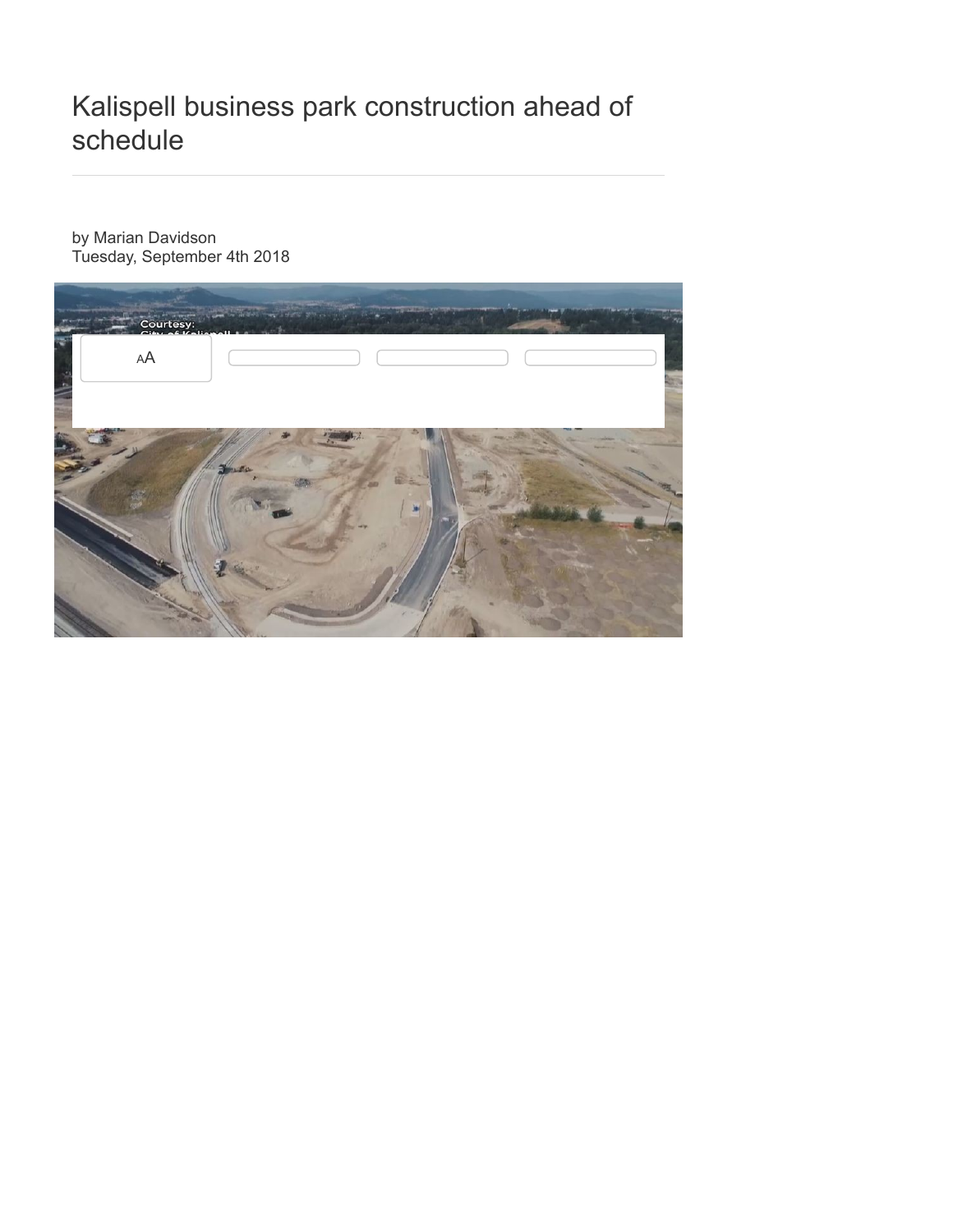KALISPELL, Mont. — Getting stopped by a train in downtown Kalispell will soon be a thing of the past. The city's rail-based business park, Glacier Rail Park, is nearing completion three months ahead of schedule.

Located off Whitefish Stage Road, Glacier Rail Park will soon be home to CHS and Northwest Drywall and one other business that needs railroad access, Montana West business development and marketing manager Kim Morisaki said.

"We'll actually be able to start looking at taking the train tracks out of downtown Kalispell," Morisaki said.

 $\triangleright$ 

ADVERTISING